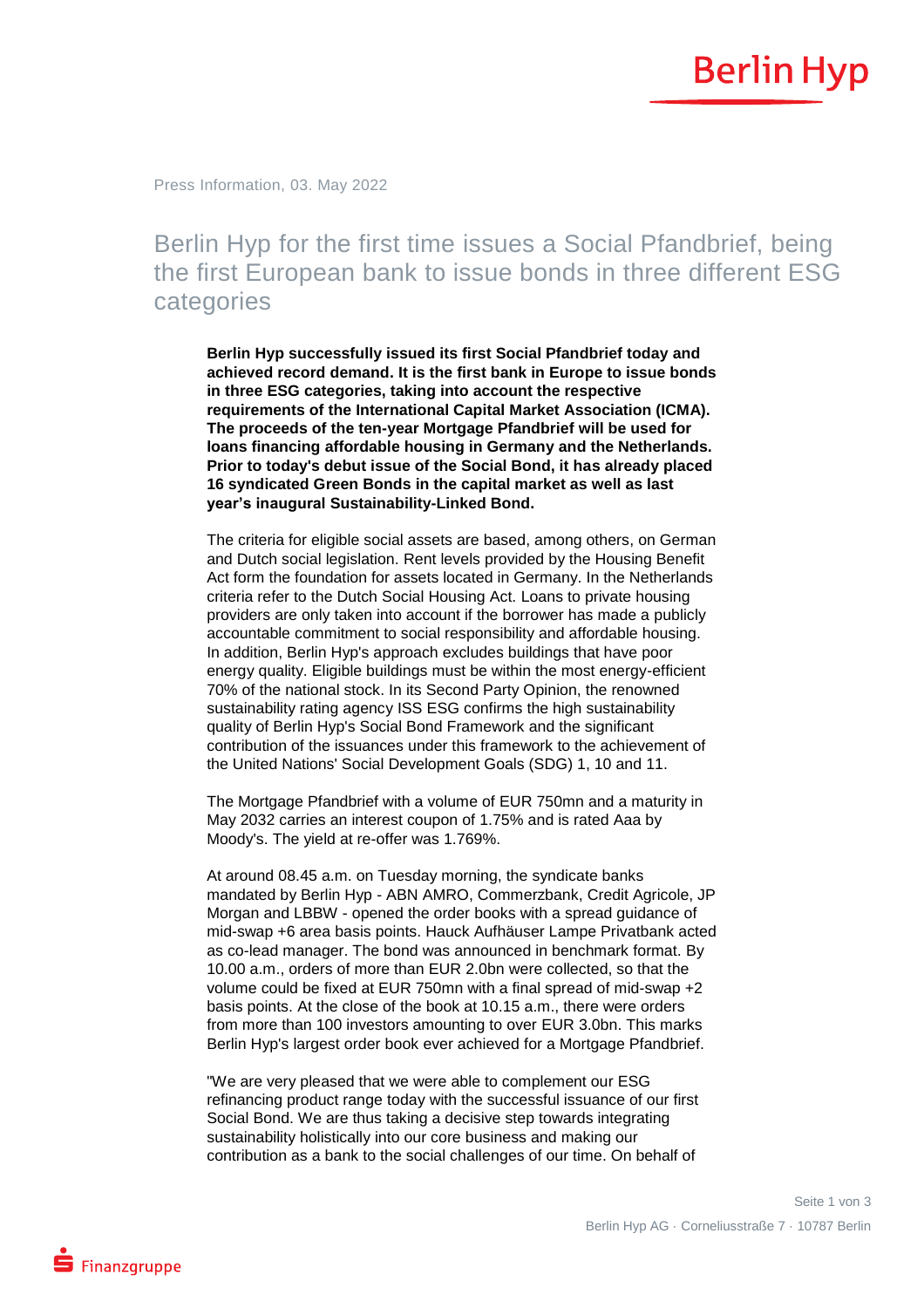## **Berlin Hyp**

my colleagues on the Board of Management and the entire Berlin Hyp, I would like to express my sincere thanks for the very strong demand from capital market investors for our Social Pfandbrief. For us, this is a clear vote in favour of further intensifying our commitment to affordable housing," says Maria Teresa Dreo-Tempsch, who is responsible for capital markets on the Board of Management of Berlin Hyp.

With the issuance of the Social Bond, Berlin Hyp is now the only bank in Europe to be active in three ESG categories in compliance with the respective ICMA standards. Only last year, it was the first Bank worldwide to issue a sustainability-linked bond, linking the coupon of the bond to the achievement of its CO<sub>2</sub> reduction target. Since issuing its first Green Pfandbrief in 2015, the Bank has been continuously developing its sustainability strategy in its core business with the aim of harmonising economic, ecological and social sustainability. In January 2022, Berlin Hyp published the new version of its Green Bond Framework, with which it implements the requirements of the EU taxonomy for buildings and construction projects. Most recently, it published a Sustainable Finance Framework for the first time, which comprises the parameters for its taxonomy, transformation and energy efficiency loans, the so-called Green Loans. In a next step, this framework will be complemented by social loans. All these initiatives are to be understood as elements of the ESG target vision published by the bank in 2021.

Further information: [www.berlinhyp.de/en/investors/social-bonds](http://www.berlinhyp.de/en/investors/social-bonds)

## **Press contact**

Nicole Hanke Communications and Marketing T 030 2599 9123 [nicole.hanke@berlinhyp.de](mailto:nicole.hanke@berlinhyp.de)

Bodo Winkler-Viti Funding & Investor Relations T 030 25 99 95 21 [bodo.winkler@berlinhyp.de](mailto:bodo.winkler@berlinhyp.de)

## **About Berlin Hyp**

Berlin Hyp specialises in large-volume real estate financing for professional investors and housing companies, for whom the Bank develops individual financing solutions. As an enterprise forming a Group together with the German savings banks, it also makes an extensive spectrum of products and services available to these institutions. Berlin Hyp plays a pioneering role in the development of sustainable refinancing products. Sustainability is a central component of the Bank's business strategy. Berlin Hyp promotes the financing of sustainable real estate and seeks to support the transformation of the real estate market in order to contribute to achieving the goal of climate neutrality.

Berlin Hyp's clear focus, more than 150 years of experience and the ability to actively shape digital transformation in the real estate sector characterise the Bank as a leading German real estate and Pfandbrief bank.